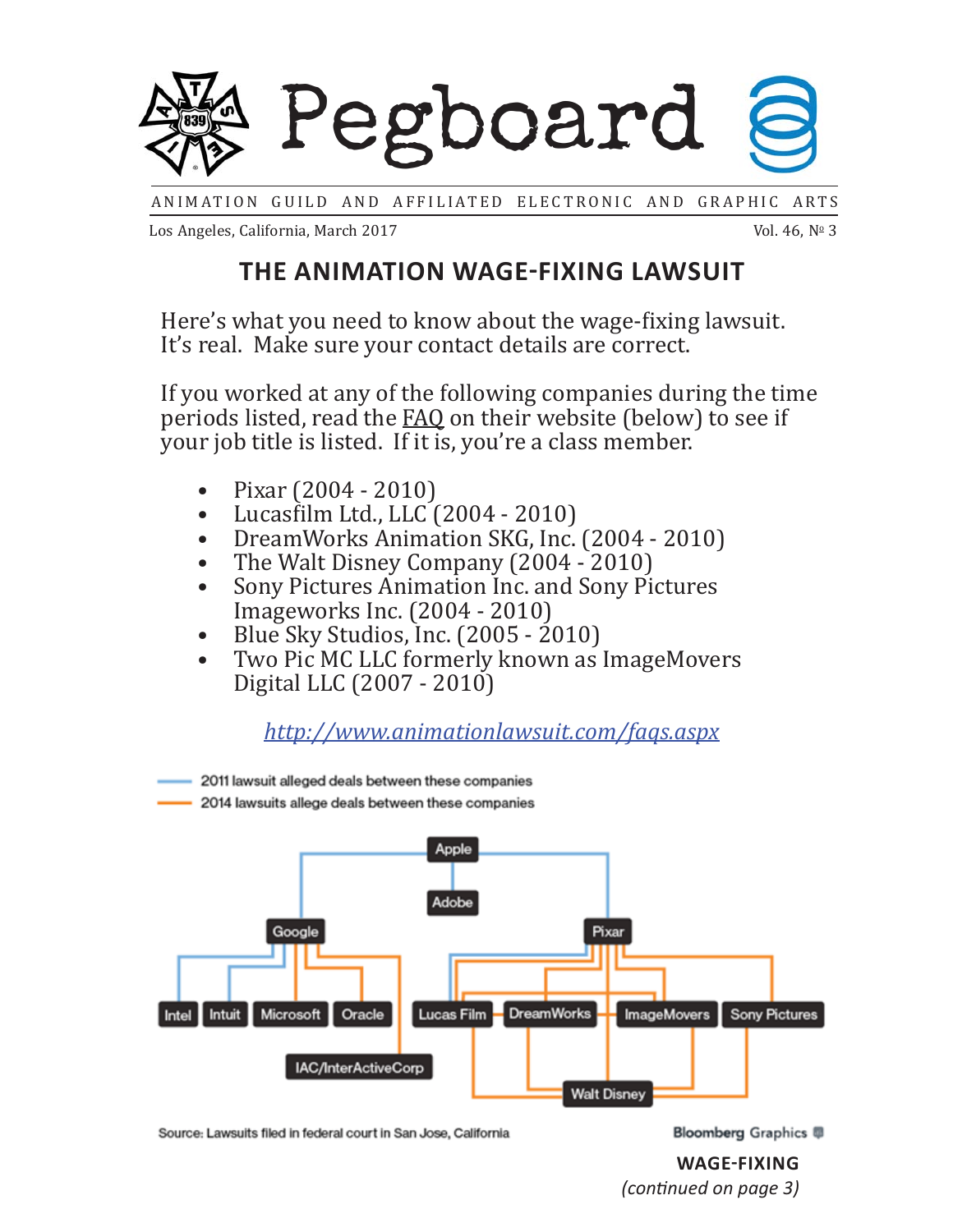### IN THIS ISSUE:

**THE PEG-BOARD** is published monthly by The Animation Guild and Affiliated Optical Electronic and Graphic Arts Local 839 IATSE, 1105 N. HollywoodWay, Burbank, CA 91505-2528 phone (818) 845-7500  $\blacktriangledown$  fax (818) 843-0300

### *pegboard@animationguild.org* \* *www.animationguild.org*

**PRESIDENT** Laura Hohman

**RECORDING SECRETARY** Paula Spence

**SERGEANT-AT-ARMS** Robert St. Pierre **BUSINESS REPRESENTATIVE** Jason MacLeod

**VICE-PRESIDENT** Karen Carnegie Johnson

**PEG-BOARD EDITOR** Laura Hohman

### **EXECUTIVE BOARD**

Lisa Anderson \* Bronwen Barry \* David Chlystek \* Bill Flores Cathy Jones \* Steve Kaplan \* Jason Mayer Jeanette Moreno King \* Candice Stephenson \* Dave Thomas \* David Woo

**TRUSTEES**

Bronwen Barry \* David Chlystek \* Jeanette Moreno King

#### **SHOP STEWARDS**

Greg Colton (*Fox Animation*) \* Daniel Duncan (*Marvel*) \* Daniel Elson *(Cartoon Network)*  Miho Tomimasu *(Nickelodeon)* \* Ray Leong (*Dreamworks TV*) \* Caitlin Elise Willis (*Robin Red Breast*)

All contents © 2017 by TAG Local 839 IATSE.All rights reserved. ISSN 1523-9365. Publications of *bona fi de* labor organizations may reprint articles from this newsletter so long as attribution is given.You can stop by the Animation Guild office weekdays between 8:30 am and 5 pm and pick up current or recent back copies of *The Peg-Board*, free of charge.

**PEG-BOARD SUBSCRIPTION POLICY:** Active members automatically receive The Peg-Board free of charge. Members on honorable withdrawal may continue to receive the newsletter without charge by sending an annual written request on or before the expiration date on the mailing label. The subscription rate for suspended members and non-members is \$10.00 per year (\$15.00 foreign, check in U. S. funds), checks made out to the Animation Guild and sent to 1105 N. Hollywood Way, Burbank, CA 91505-2528, U.S.A.







IATSE LOCAL 839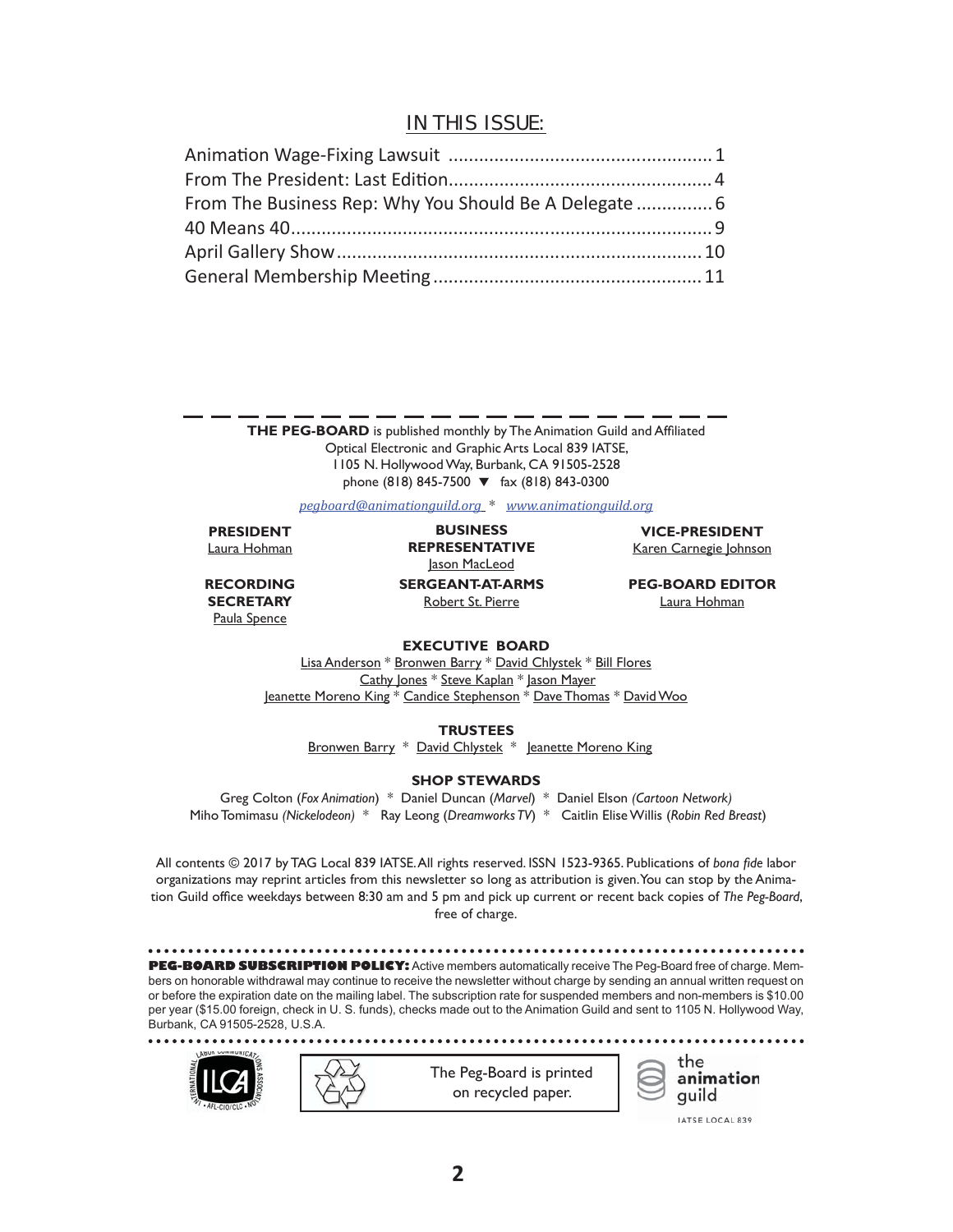If you think you are in the class, but have not received anything in the mail, it is likely because the Class Administrators don't have a correct address for you. You may have received paperwork and, thinking this was a scam, thrown it away. Either way, contact the class administrators to update your address or confirm whether or not you are in the class.

*http://www.animationlawsuit.com/contact-us.aspx*

Here are some key dates in the lawsuit, courtesy of Deadline:

- September 8, 2014  $-$  Wage-fixing lawsuit filed by Robert Nitsch, Jr.
- March 31, 2016 -- Blue Sky offers \$5.95 million (25% of calculated damages)
- April 29, 2016 -- Sony offers \$13 million  $(16.7\%$  of calculated damages)
- Nov 11, 2016 -- Final settlement approved for Blue Sky and Sony
- Oct 17, 2016 -- DreamWorks offers \$50 million (39.3% of calculated damages)
- Jan 19, 2017 -- DreamWorks settlement approved
- Jan 31, 2017 -- Disney offers \$100 million (33.5% of calculated damages)
- Mar 2, 2017 -- Hearing to approve Disney settlement, San Jose, CA
- April 24, 2017 -- Opt Out/Objection Deadline
- May 18, 2017 -- Final Approval Hearing

The next hearing in the lawsuit is scheduled for April 24th at 1:30 pm in San Jose, California. Link to Judge Lucy H. Koh's calendar below for the most recent information.

*http://www.cand.uscourts.gov/lhk*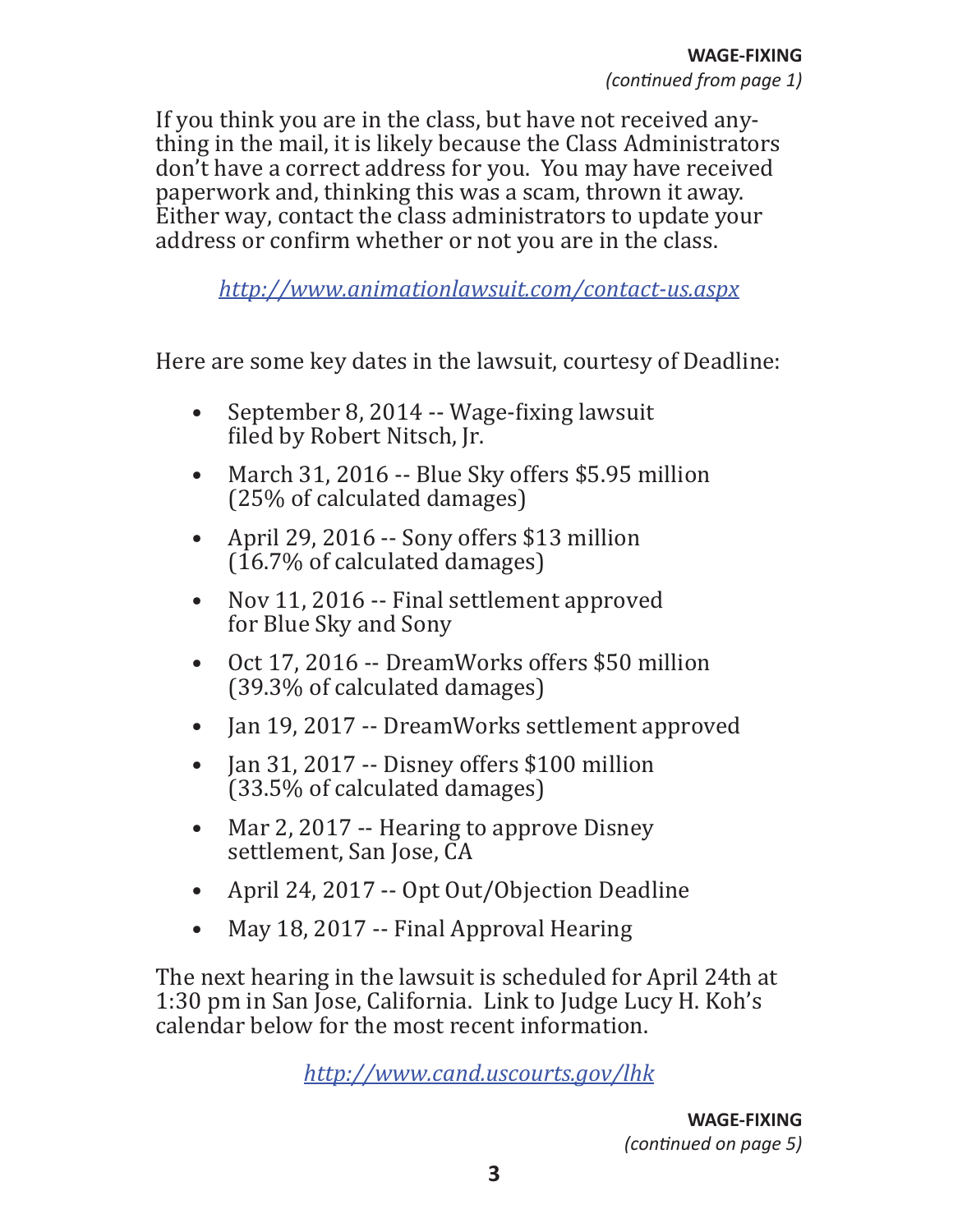### FROM THE PRESIDENT LAURA HOHMAN

### **LAST EDITION**



I have had the privilege of being the Pegboard's Editor for the last year and a half. During that time, I really feel like I have found my voice. At first I thought that I would have difficulty finding things to say and to write about. Why would anyone care?

I'm happy to say that I have had several members approach me after more eloquent articles, expressing to me their opposing opinions to my arguments (sometimes they agree too). I love it. Please continue to read and support the Pegboard.

This print publication is your best outlet into the minds and thoughts of your leadership. On these pages you will be able to know about upcoming events, important dates, and you should be able to gauge the directions this Guild is moving.

All that aside, I no longer have the time to dedicate to being Editor. With that, I would love to announce that our NEW Editor is none other than our Recording Secretary, Paula Spence!!

I know she will do a wonderful job and I look forward to seeing the direction the Pegboard will go under her supervision.

Thanks again to those who have read my articles and have enjoyed the newsletter under my Editorship. I hope we can continue to talk and have you argue with me after!

Feel free to email me anytime at *laura.hohman@tag839.org*

# BOOKMARK THE TAG BLOG

http://animationguildblog.blogspot.com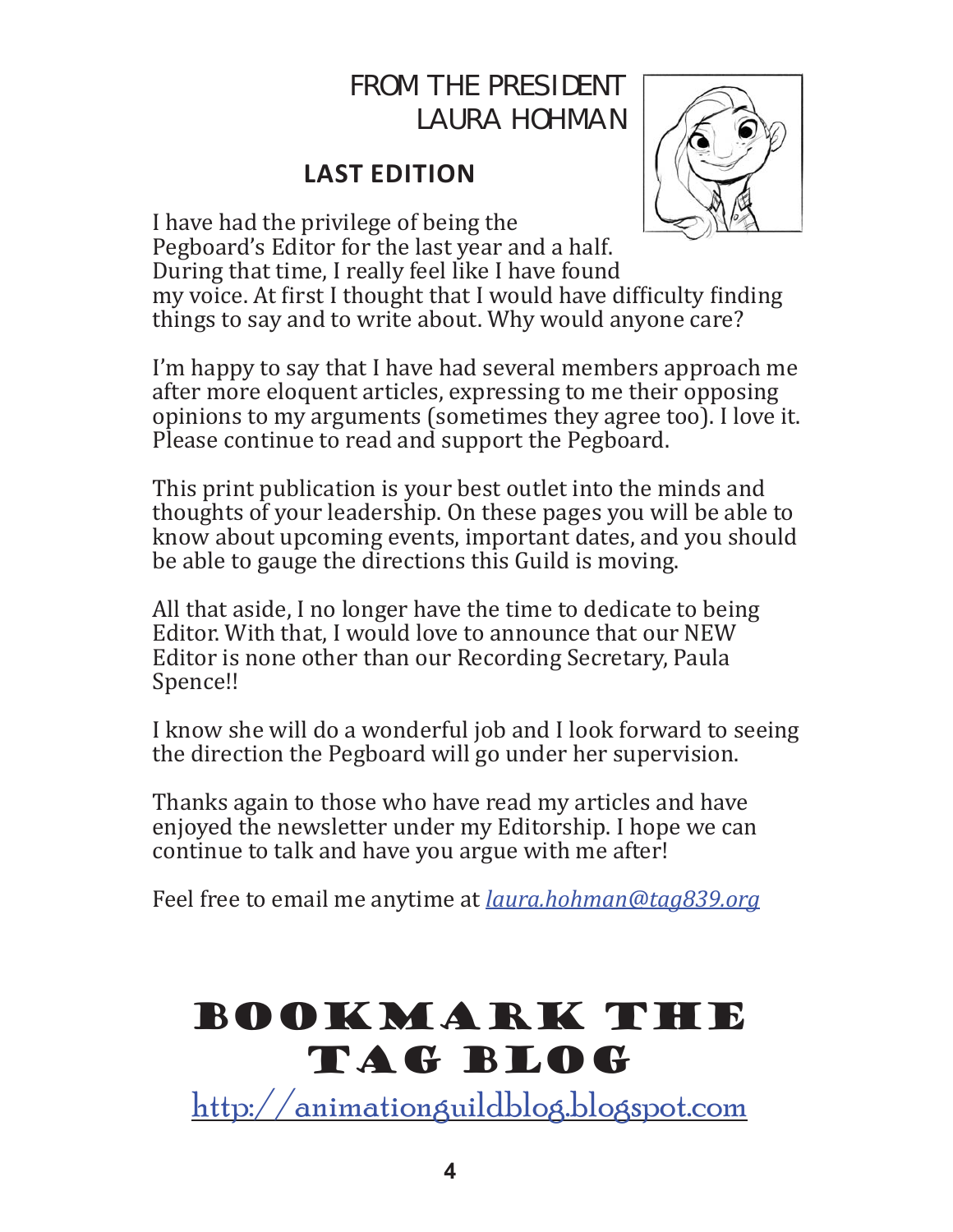Estimated damages of about \$170 million in total have been calculated by Dr. Orley Ashenfelter, an economics professor at Princeton.

It has been estimated that there are over 10,000 affected artists. It's not possible at this time to predict what an individual award might be after attorney fees. For the High-Tech lawsuit, the settlement amount for individuals was estimated at \$4,000.

If you're in the class, and the Class Administrators have your contact details, you will be notified of the results of the settlement.

Yours in solidarity,

Jason

# TAG 839'S OPEN HOUSE

### **SAVE THE DATE**

--- SATURDAY ---

# **APRIL 22nd**

**IATSE ROADSHOW - WHY UNIONS MATTER MPI INFO - AND MORE!** 

**STAY TUNED: MORE DETAILS TO BE ANNOUNCED SOON**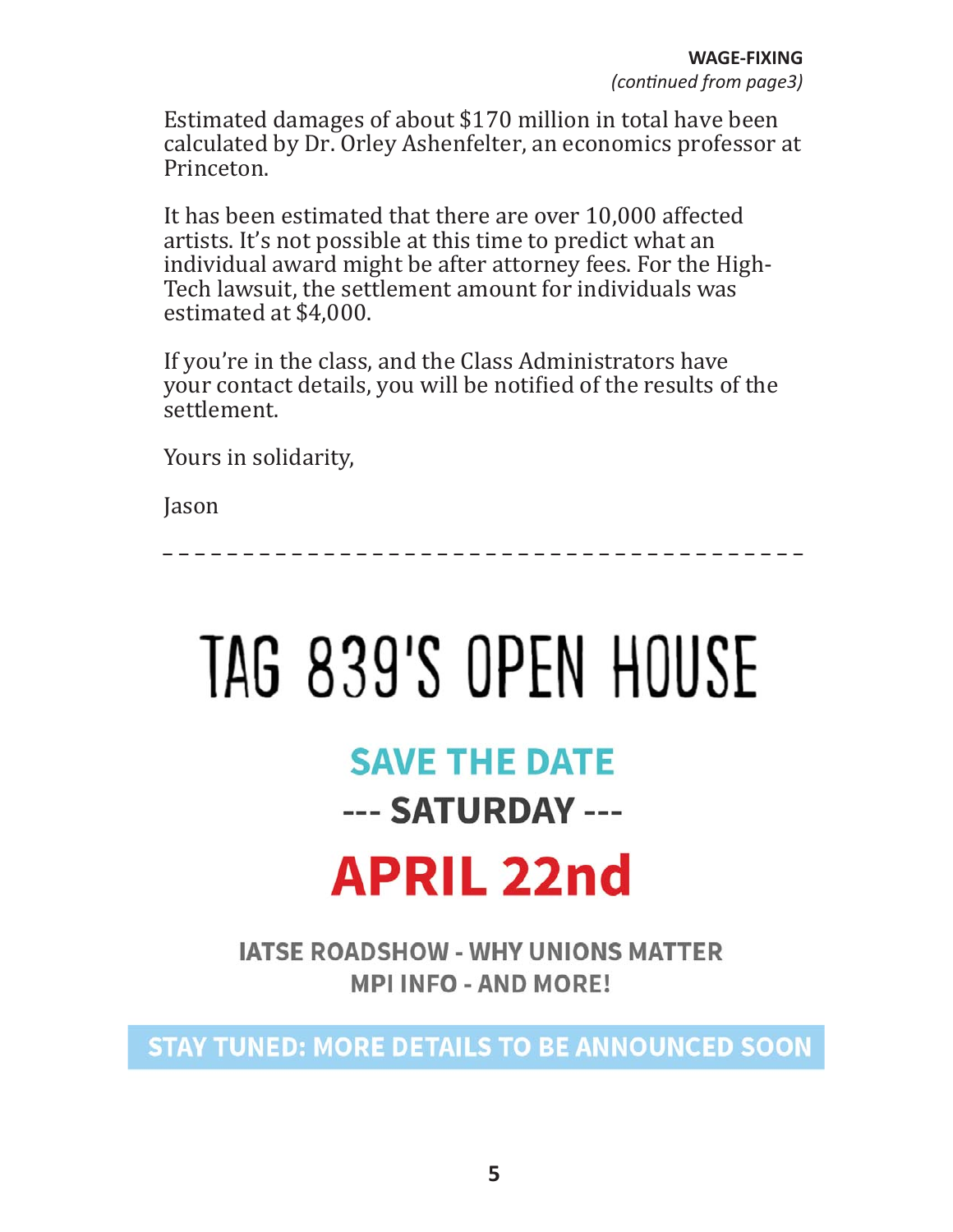### FROM THE BUSINESS REPRESENTATIVE JASON MACLEOD

### **WHY YOU SHOULD BE A DELEGATE**

This July more than 375 local unions like ours will gather in Hollywood, Florida for IATSE's once-every-four-years convention. Join us as a delegate and you will:



- **Learn** more about how Local 839 and the IATSE operate
- **Meet** other union members, from other Locals and the IATSE office
- **Join** committees, discuss and vote on amendments to the IATSE Constitution
- **AND** spend a week in the Florida Summer, just steps from the beach!

Interested? Here are the specifics:

The District 2 Annual Convention will be held on Sunday, July 16th, 2017, and the IA Quadrennial Convention will be held from Monday, July 17th, 2017 through Friday, July 21st, 2017. The meetings will be held at the Diplomat Resort and Spa in Hollywood, Florida.

- To be a delegate, you must be an active member in good standing
- It's a week away from home. Think about whether you can take the time off from work.
- It's not a vacation. You'll be signing into sessions, and reimbursement (see below) is contingent on attendance and participation. Don't go if you're not up for the work.
- You'll be reimbursed for the airfare by the IA, and for the hotel by Local 839, provided you follow the guidelines. There's also a per diem -- details forthcoming.
- We'll make it fun. If you've read this far, and you're still interested, let's talk. This is a once-every-four-years opportunity to learn about your union and the IA, and to meet people who want to make a difference, just like you!

Elections for Delegates to the District 2 and Quadrennial Convention will be held at the General Membership Meeting on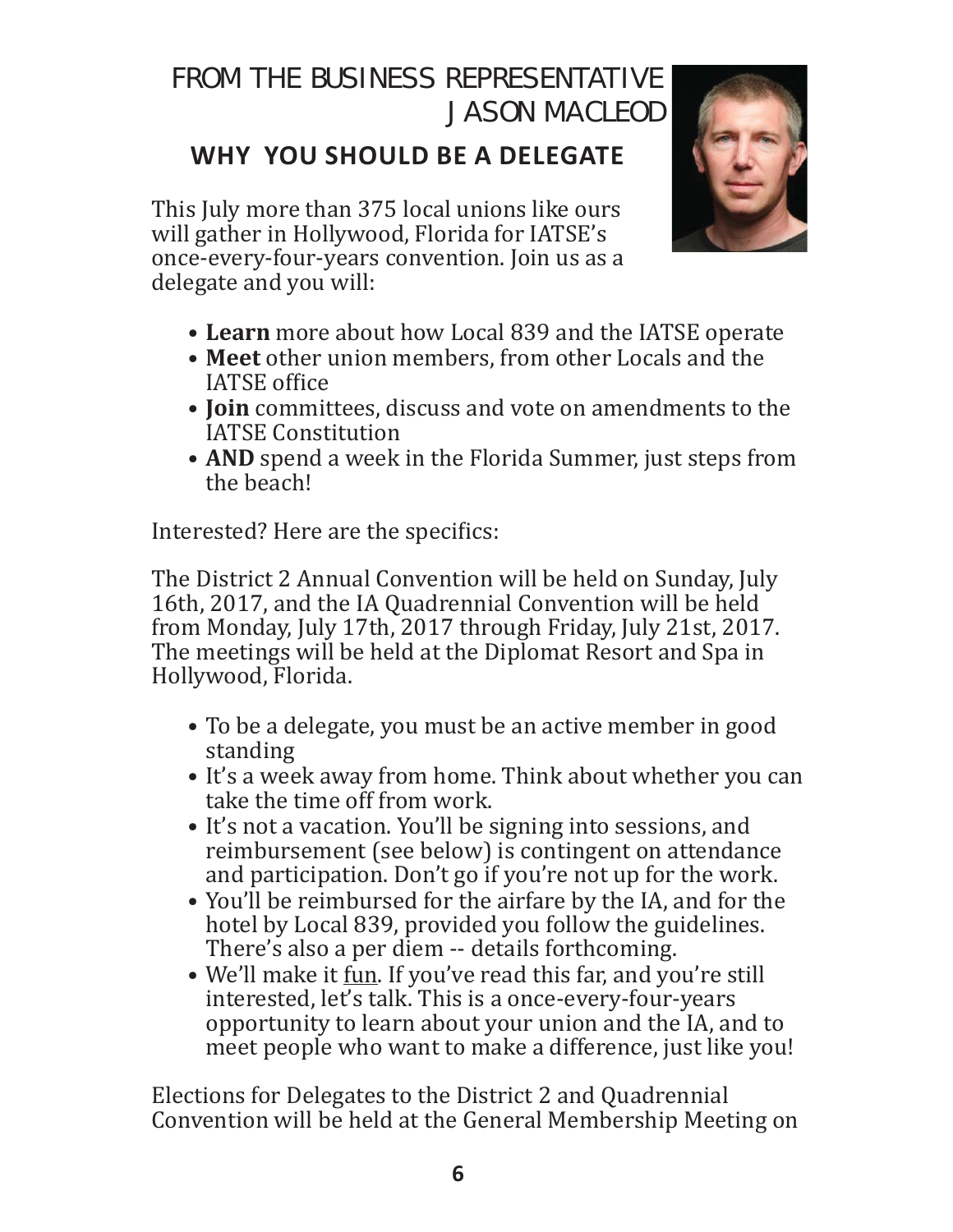March 28th, 2017. The meeting starts at 7pm, and will be held in Hulett Hall at the Guild office, 1105 N Hollywood Way.

Can't make it to the meeting? You can still nominate yourself. Send an e-mail to Recording Secretary Paula Spence (*paula. spence@tag839.org*) and let her know you are interested.

President Laura Hohman and I are automatic delegates, and any other active member in good standing (no fees owed, dues fully paid up) is eligible to be elected.

Please come to the March 28th Membership meeting and throw your hat in the ring!

Yours in solidarity,

Jason

P.S. Read more about the Quadrennial Convention and the District 2 Convention here:

*http://www.iatse.net/events/iatse-68th-quadrennialconvention-mid-summer-meeting-general-executive-board*

*http://www.iadistrict2.org/index.php?option=com\_ content&view=article&id=9*

P.P.S. Here's how the governance of your union works:

**At the Local level:** Every three years, the entire Executive Board (all sixteen members) are up for election. The President presides over all meetings and is the deciding vote in the event of a tie. The Vice-President backs up the President, the Business Representative runs the business affairs, the Recording Secretary attends all meetings and keeps a record of the proceedings, and the Sergeant-at-Arms keeps the peace at all meetings. There are eleven more Executive Board members (all full-time artists like yourself) who volunteer their time to help steer the Guild.

Read more about the Guild (and how to contact a Board member) here: *https://animationguild.org/about-the-guild/ contact/* **DELEGATES**

*(conƟ nued on page 8)*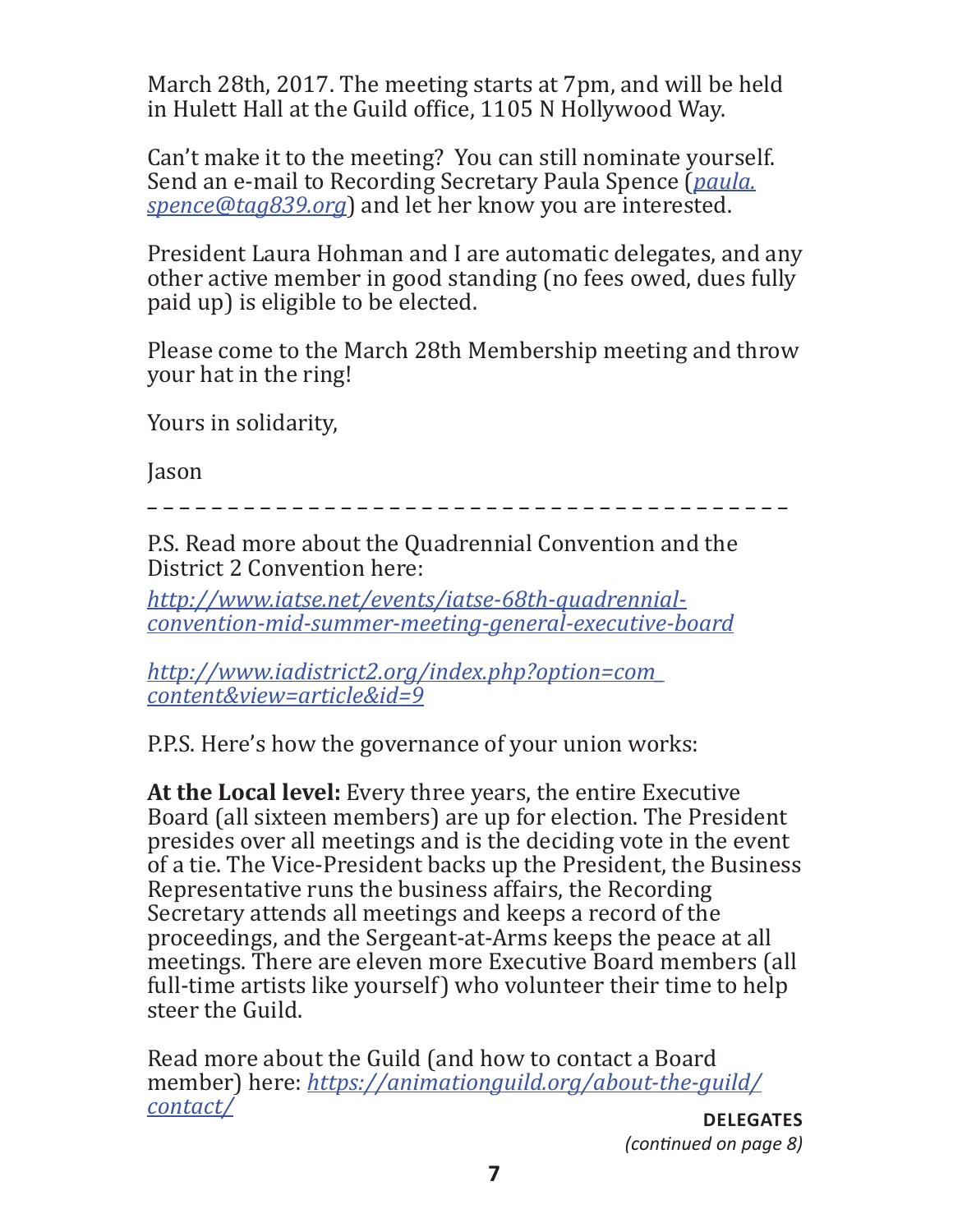**DELEGATES**

*(conƟ nued from page 7)*

**At the District level:** The IATSE Locals are divided into 13 geographical districts. Our union is in District 2 with all the other West Coast Locals -- District 2 covers the states of California, Nevada, Arizona and Hawaii. Ed Brown, Business Agent for Local 44 (Property Craftspersons, or Props) is the Secretary Treasurer for District 2 and IA Vice Presidents Mike Miller and Thom Davis (Local 80) are the Co-Chairmen.

Read more about IATSE District 2 here: *http://www.iadistrict2. org/about*

**At the National (and International) level:** The IATSE is presided over by President Matt Loeb, General Secretary-Treasurer Jamie Wood, and there are thirteen Vice-Presidents. Every six months, there is a General Executive Board meeting, and every four years (like this year) there is a Convention that is open to Delegates. The IATSE provides leadership, structure and support to the Locals - for the different Departments as well as helping Locals with Communications, Education and Training.

You can read all this and more at the IA website: *http://www.iatse.net/about-iatse/structure-iatse http://www.iatse.net/about-ia/leadership*

### **MAKE YOUR UNION MEMBERSHIP PROFILE TODAY!**

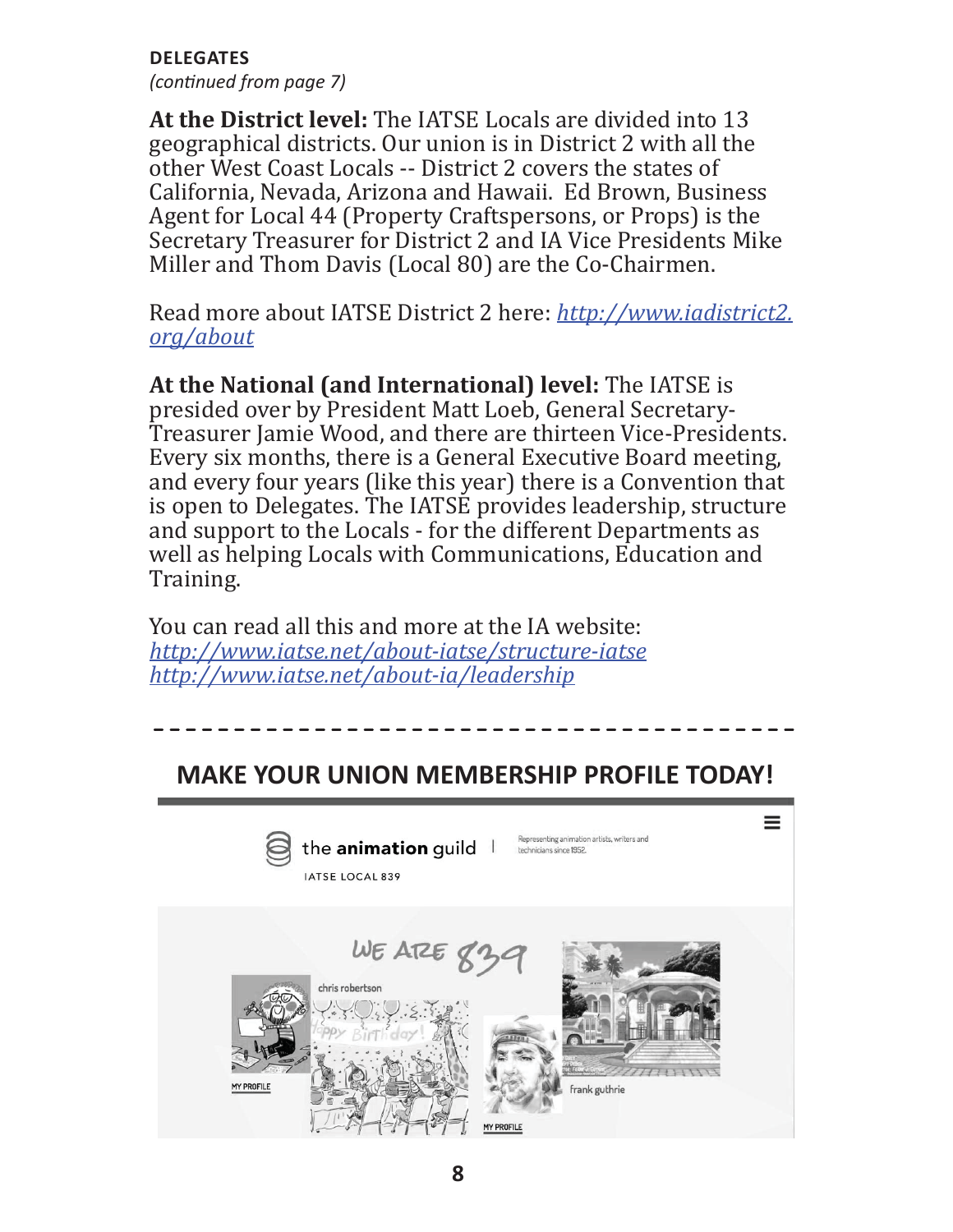## **40 MEANS 40**

In the animation industry, we work with production schedules that always seem to cut it close, and members report that some productions do not account for time off during the holidays. On those productions, artists are expected to do the usual amount of work in fewer days, with management insisting that work needs to be done according to a schedule that doesn't allow for any days off.

As individual artists with all of the members of our Guild behind us, we must insist on *PAID OVERTIME EVERY TIME* we have to work beyond our scheduled 40 hours.

No one wants to be the person who makes trouble. Most people don't like to rock the boat at all. But everyone needs to understand how working unpaid overtime affects our industry. Every time we shortchange ourselves on our time sheets, we give management and the studios the wrong idea about how long it takes to complete our work. They shorten the schedules and lower the budgets because they think they can, and as a union we can't complain because our members are essentially agreeing to do the work for free when they don't insist on getting paid for ALL Of the hours they work.

It's a growing problem and the only way to stop it is to put our collective feet down. A good response to anyone asking you to work additional hours is to ask *"Are you authorizing overtime?"* The answer will be telling: If they say no, don't work the extra hours. But if they say yes, you can work the extra hours and earn time and a half for your troubles!

The Animation Guild needs to have a united voice and refuse to do the work unless we are compensated for it. Remember: if you are ever being pressured to work overtime -- paid or unpaid -- against your will, call us. This is what your union is here for: to protect you in the workplace and make sure your rights are being honored.



**See us on Facebook …** facebook.com/animationguild

**Twitter ... @animguild** 

**and the TAG Blog ...** animationguildblog.blogspot.com

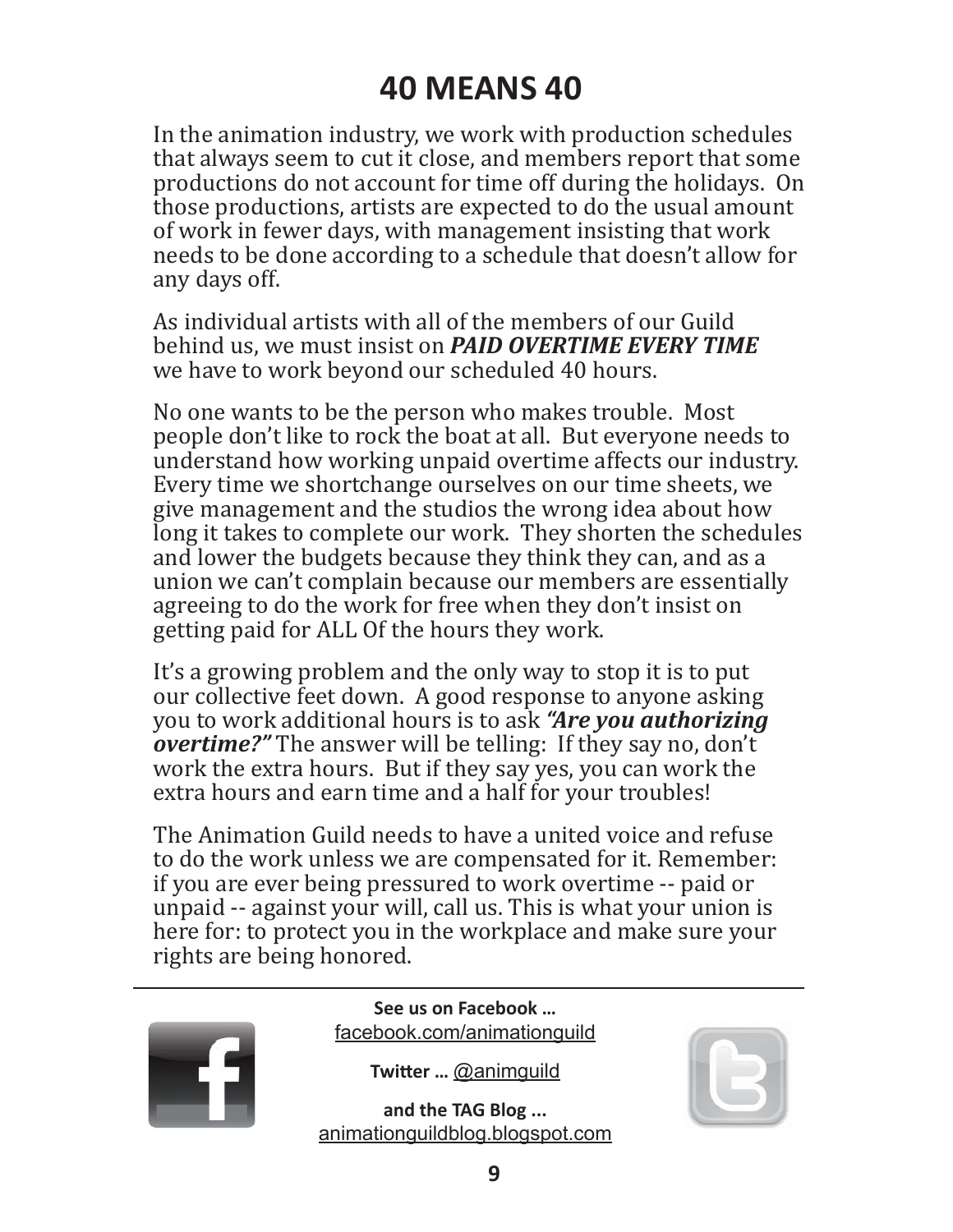

### **STYLE & SUBSTANCE: The Art of John Dunn, Victor Haboush & Walt Peregoy Opening Reception** *Friday, April 7th, 2017 6-9 pm*

John, Vic and Walt were three men in the animation industry who could do it all: conceptualize, design, illustrate, paint, style and, in the words of one Disney animator in a rare moment of high praise, "... they could draw their ass." They shared themselves and their work with animation studios all over town: Disney, Hanna-Barbera, UPA, DePatie/Freleng/Warner and Spungbuggy Works, to name a few. Those studios were lucky to have had them, and the various animation productions in which their work appeared were enriched by them.

Creativity didn't stop at the ends of their workdays. They took their profuse artistic energy home to express themselves through their personal artwork. This personal work -- with style and substance -- is presented at the Animation Guild, for an enjoyable blast from the past.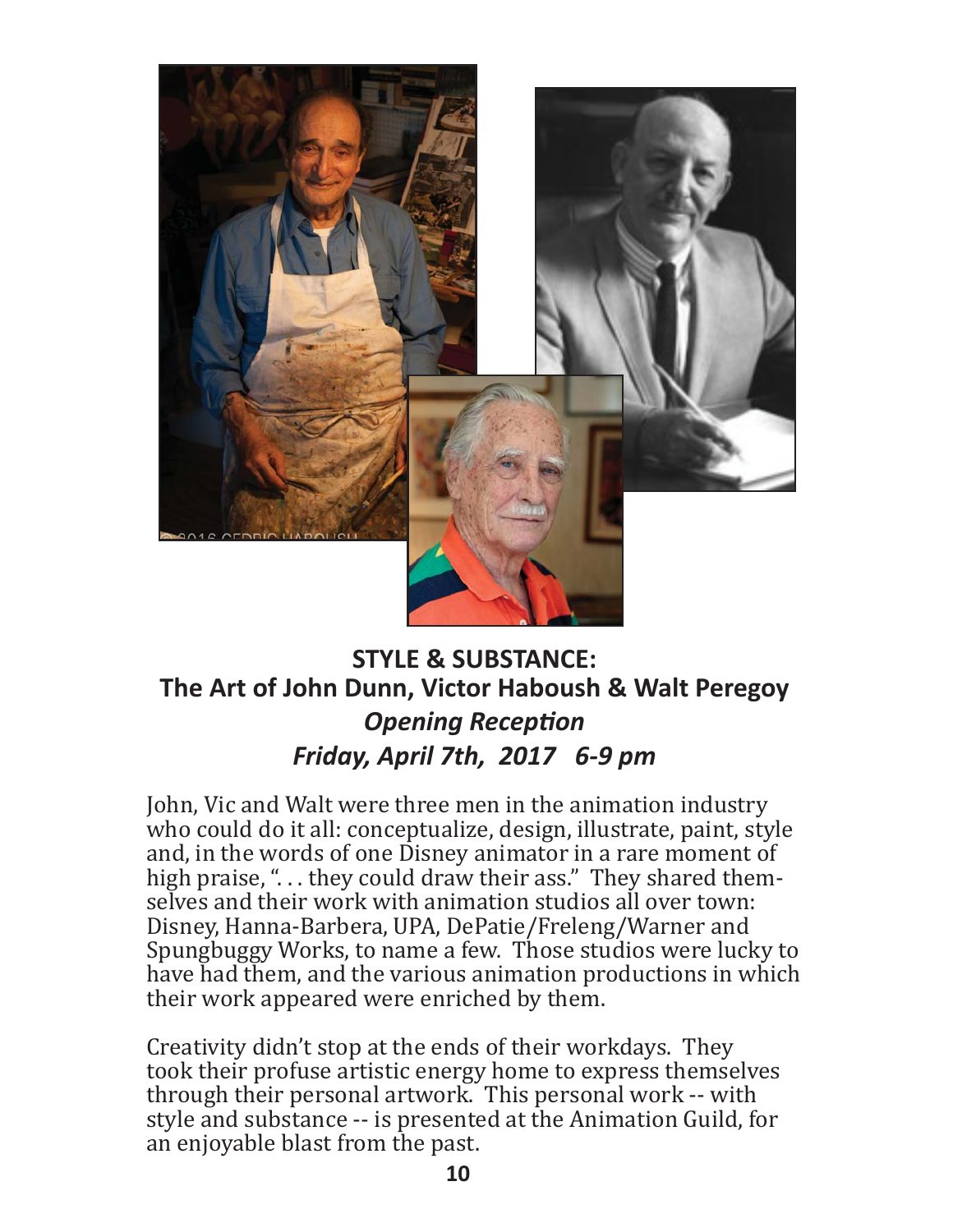## OUR NEXT:

# **Tuesday, March 28th 6:30 Pizza 7:00 Call to Order**

### **AGENDA:**

Special Guest Presentation and Q&A: MPI's George Palazzo *Find out more about your pension and health benefits!* 

IATSE District 2 Annual Convention and Quadrennial Convention Delegate Nominations

**The Animation Guild**

1105 N. Hollywood Way, Burbank